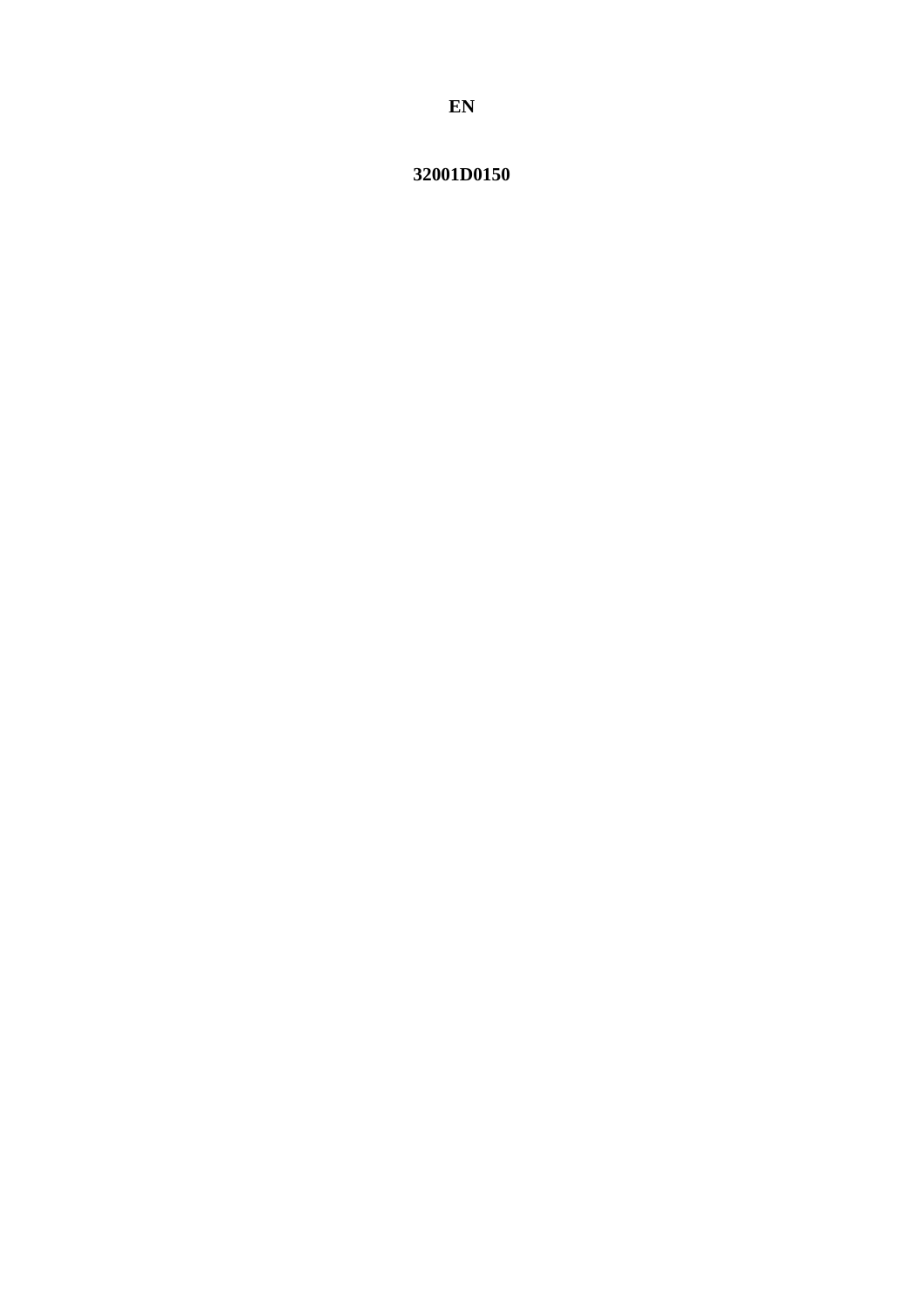# **DECISION OF THE EEA JOINT COMMITTEE No 46/2002**

## **of 19 April 2002**

# **amending Protocol 31 to the EEA Agreement, on cooperation in specific fields outside the four freedoms**

#### THE EEA JOINT COMMITTEE,

Having regard to the Agreement on the European Economic Area, as amended by the Protocol adjusting the Agreement on the European Economic Area, hereinafter referred to as 'the Agreement', and in particular 86 and 98 thereof,

#### Whereas:

- (1) Protocol 31 to the Agreement was amended by Decision of the EEA Joint Committee No [1](#page-1-0)65/2001 of 11 December 2001<sup>1</sup>.
- (2) Commission Decision 2001/704/EC of 26 September 2001 repealing Decision 97/150/EC on the setting-up of a European consultative forum on the environment and sustainable development<sup>2</sup> is to be incorporated into the Agreement.
- (3) Decision 97/150/EC should be repealed for the purposes of the Agreement,

HAS DECIDED AS FOLLOWS:

## *Article 1*

The following sub-sub-indent shall be inserted in the second sub-indent (Commission Decision 97/150/EC) of the first indent in Article 3(1) of Protocol 31 to the Agreement:

'- **32001 D 0704**: Commission Decision 2001/704/EC of 26 September 2001 repealing Decision 97/150/EC on the setting-up of a European consultative forum on the environment and sustainable development (OJ L 258, 27.9.2001, p. 20).'

## *Article 2*

This Decision shall enter into force on 20 April 2002, provided that all the notifications under Article 103(1) of the Agreement have been made to the EEA Joint Committee<sup>\*</sup>.

 $1$  OJ L 65, 7.3.2002, p. 48.

 $^{2}$  OJ L 258, 27.9.2001, p. 20.

<span id="page-1-0"></span><sup>\*</sup> No constitutional requirements indicated.